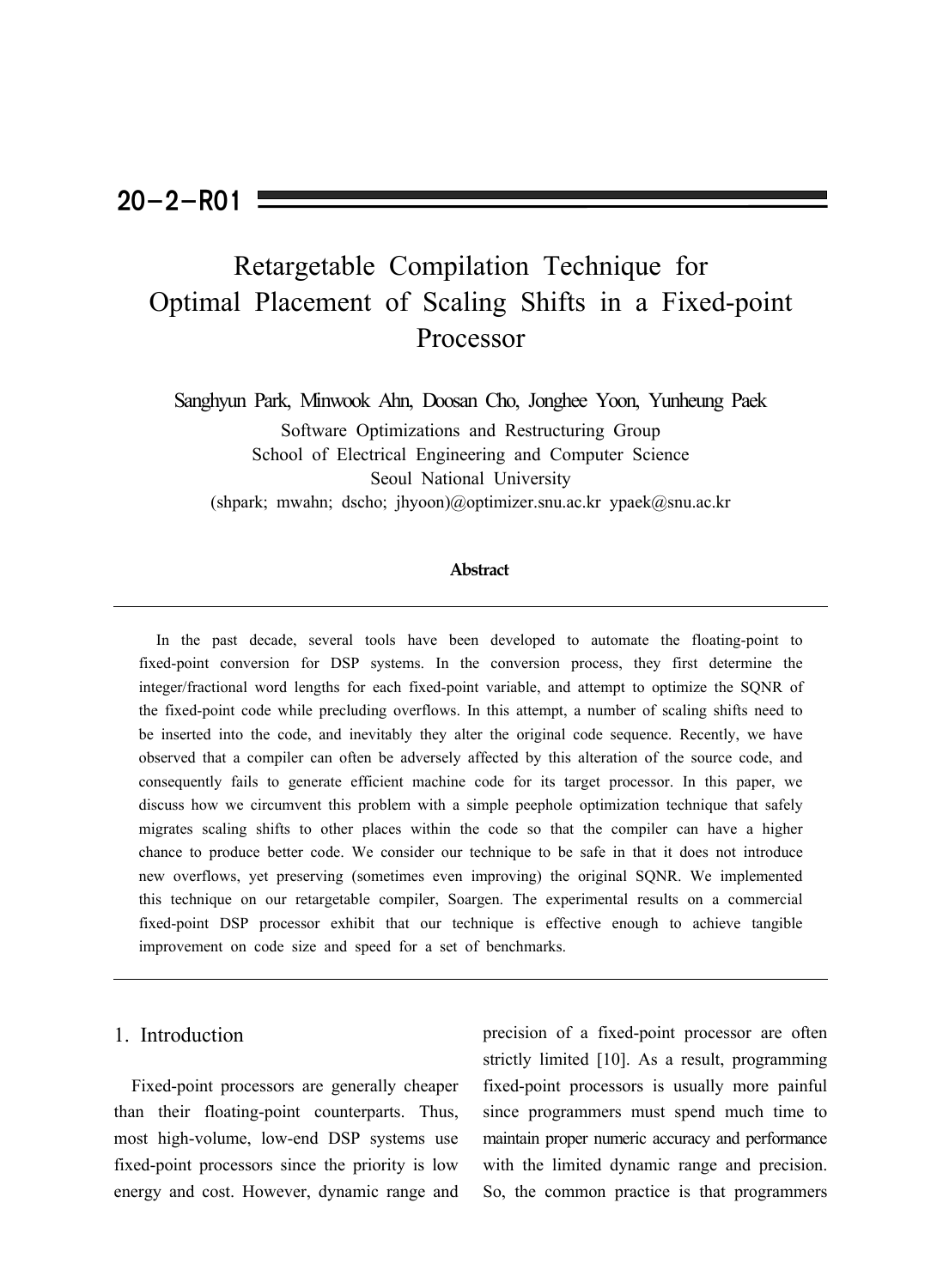first employ floating-point processors to verify their designs and algorithms, and later implement the verified algorithms on fixed-point processors by converting floating-point data types into equivalent fixed-point ones.

As a first step in this floating-point to fixedpoint conversion (FFC) process, they must find the dynamic range and precision needs of each variable in the code. Based on their findings, they insert shift operations to scale variables in the code. The integral part of this conversion process is to decide adequate places where to insert these scaling shifts because this decision deeply affects the two key factors, the signal-to-quantization noise ratio (SQNR) and overflow, which determine the numeric accuracy of the resulting fixed-point code. Therefore, in the FFC process, programmers must perform rigorous static analysis or simulation to compute exact run-time value ranges of all the variables, which will be used to obtain the accurate dynamic ranges and precisions for the variables.

As can be expected, processing the whole conversion by hand would be quite a timeconsuming and error-prone task. According to empirical studies [3], the manual process accounts for roughly a third of the total implementation time. To relieve programmers from this burdensome task, many researchers have developed various FFC tools such as Autoscaler and FRIDGE [4][6][8] which automate the FFC process efficiently. However, to the best of our knowledge, all these tools do not fully consider detrimental effects of newly added scaling shifts in the fixed-point code on compiler code generation. Our recent experience reveals that such lack of consideration often result in substantial degradation of the quality of the output machine code.

## 2. Motivation

To illustrate the need of our technique, consider the ordinary floating-point C code segment in Figure 1(b) which implements a popular DSP filter, called IIR, displayed in Figure 1(a). We used the Autoscaler tool  $[4]$ to convert this code into the fixed-point one in Figure 1(c) where we see that many scaling shifts have been inserted during the conversion. Figure 1 (d) shows the assembly code for the ZSP400 DSP processor [11] generated directly from the code of Figure 1 (c). As can be noticed from Figure 1 (a) and (b), the IIR filter originally contains several nice operation patterns which should be easily translated by the compiler into some DSP-specific instructions (e.g., multiply - accumulate and dot-product). However, the compiled output in Figure 1 (d) suggests that the compiler failed to utilize those instructions when it compiled the code of Figure 1 (c). Actually as demonstrated in Figure 1 (e), the compiler should be able to further reduce the code size if it could exploit the ZSP mac/nmac instructions. In this example, the main cause that hinders the efficient code generation is the scaling shifts inserted between the add and multiply operations in Figure 1 (c).

To explain this more clearly, consider Figure 1 (f) where the code of Figure 1 (c) is represented in a DAG, the common intermediate representation (IR) form adopted by many compilers. The IR in the figure has been automatically constructed from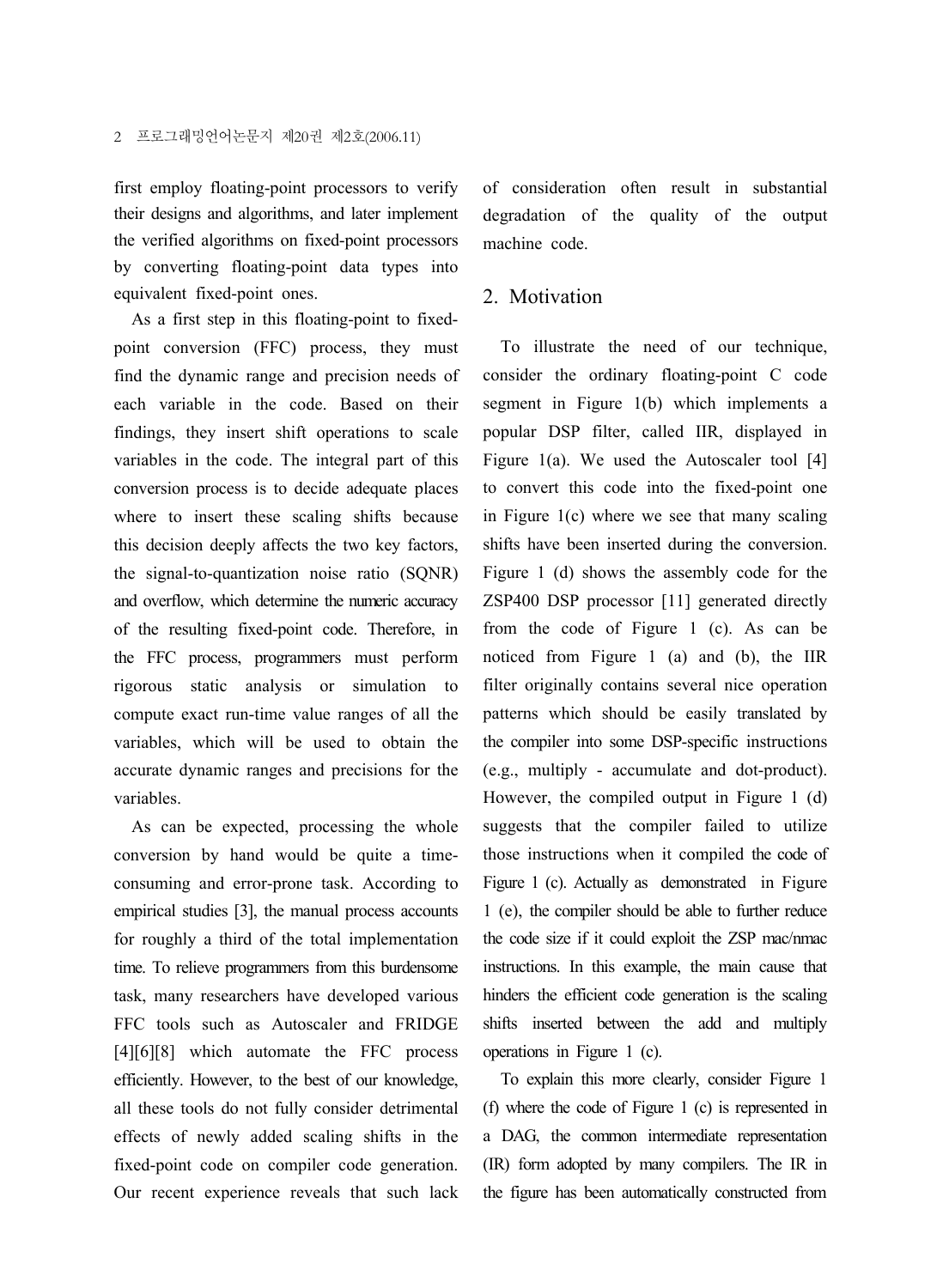Retargetable Compilation Technique for Optimal Placement of Scaling Shifts in a Fixed-point Processor 3





the fixed-point code by our compiler. From this IR, the compiler may recognize a multiply operation in node 5 immediately followed by an add operation in node 14, so it can translate them together to a mac in the assembly. To the contrary, in the case of the multiply-add pair in nodes 10 and 13, it is not straightforward for a compiler to generate a mac because the shift operation in node 11intervenes between the two operations. In consequence, a compiler would translate the pair into two separate multiply and add instructions along with a shift instruction in-between. As seen from Figure 1 (b), this shift operation was in fact not part of the original IIR filter code, but later inserted for scaling between the multiply and add operations during the FFC process. From our recent experience with several FFC techniques, we have learned that when they insert a scaling shift between two fixed-point operations, they normally ignore whether their compilers can translate the two operations later as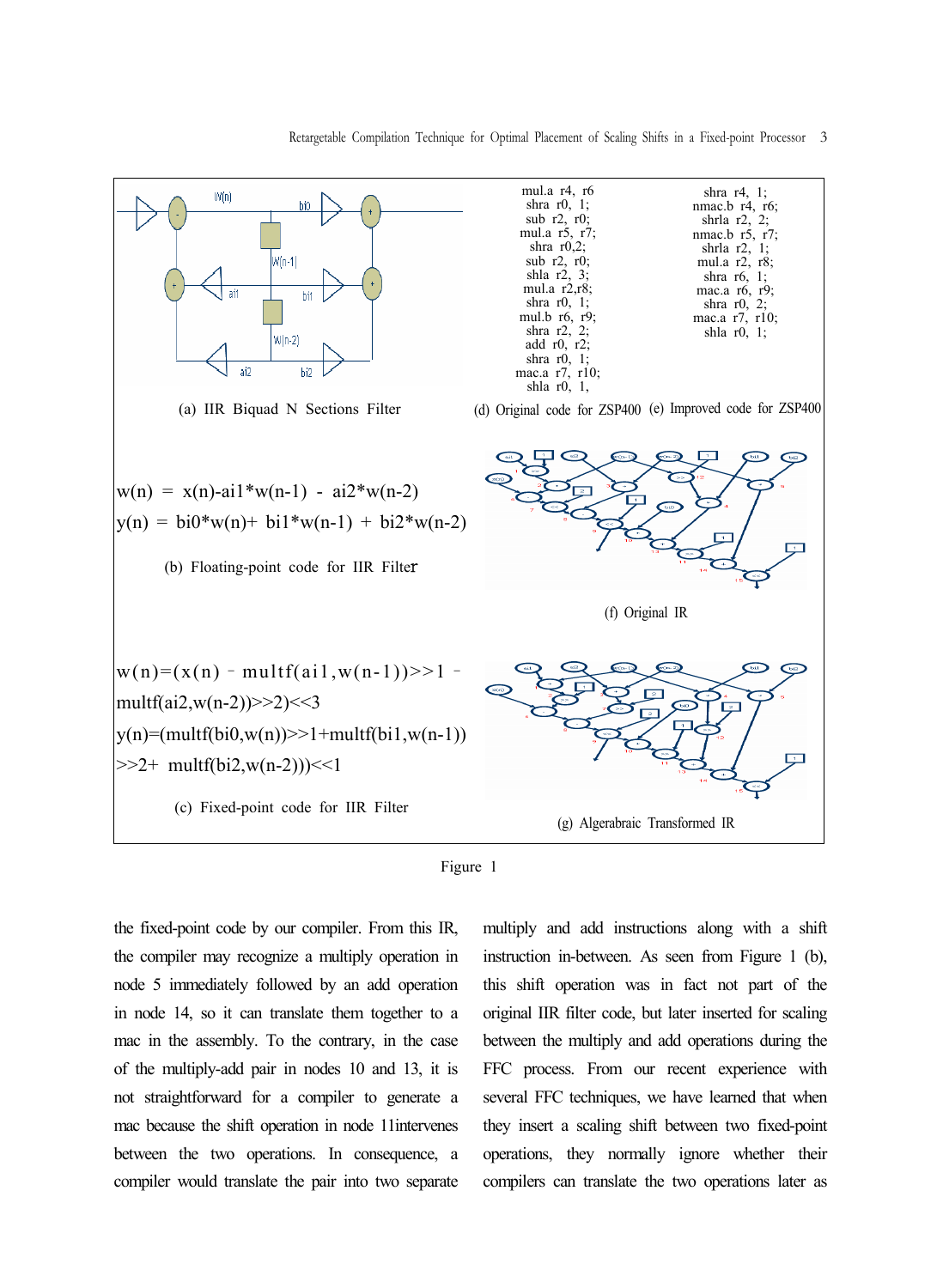#### 4 프로그래밍언어논문지 제20권 제2호(2006.11)

part of a single efficient machine instruction. Such ignorance often raises a critical performance issue on fixed-point DSP processors because these processors mostly aim to gain the performance via DSP-specific CISC instructions, each of which is typically a composite instruction that encodes multiple operations in a single word [10].

In this paper, we discuss how we complement existing FFC techniques through algebraic transformations to facilitate better code generation. And we present how the rules for algebraic transformation are easily described in Architecture Description Language (ADL), and how our retargetable compiler use them to generate efficient code. For this, we start our discussion with the description of a typical FFC process in Section 3. Then in Section 4, we describe our optimization technique that transforms IR (intermediate representation) using algebraic transformation. We introduce our retargetable compiler, Soargen[14], and how the rules for algebraic transformation are described in SoadDL, which is our ADL, in Section 5. Section 6 shows the experimental results and we conclude the paper in Section 7.

## 3. Floating-point to Fixed-point Conversion

Typically, a fixed-point data format D consists of three fields of bits: a sign bit, integer bits and fractional bits. The integer word length (IWL) and fractional word length(FWL) represent the number of integer bits and that of fractional bits, respectively [1]. The word length (WL) of D can be defined as 1+IWL+FWL. As an example consider a variable x in Figure 2, which stores a binary value 01010110 in an 8-bit data format with  $IWL = 3$  and  $FWL = 4$ . It represents a positive binary number 101.011.So its value is interpreted as 5.375. Similarly, the value of y in the example is interpreted as 1.5625.



Figure 2. an example for fixed point data format

FFC techniques are elaborated to maximize the SQNR of the application while preventing new overflows from being introduced through the conversion process. The SQNR may be improved by minimizing quantization error, which is the numeric error occurred when a value requiring a data format with longer word length is stored to a shorter word. For a fixed-point format, the precision of the format is identical to its WL since the amount of quantization error is inversely proportional to the WL [10]. In theory, the longer WL the format has, the higher precision we have. But in practice, the WL is limited by hardware constraints. In fixed-point DSP processors, it is typically 16 bits for float-type formats and 32 bits for double-type ones. Thus, many FFC techniques employ a simple heuristic that assigns 16-bit integers for float-type variables and 32-bit integers for double-type variables.

Once the WL of a fixed-point data format is determined for each variable v, the IWL and FWL in the format are to be carefully selected to prevent overflows. This decision is contingent on the maximum value |vmax| that v can have at run time. Clearly, the IWL must be no less than  $\lceil \log_2 2 \rceil$ |vmax| | to avoid overflows. To find |vmax|, the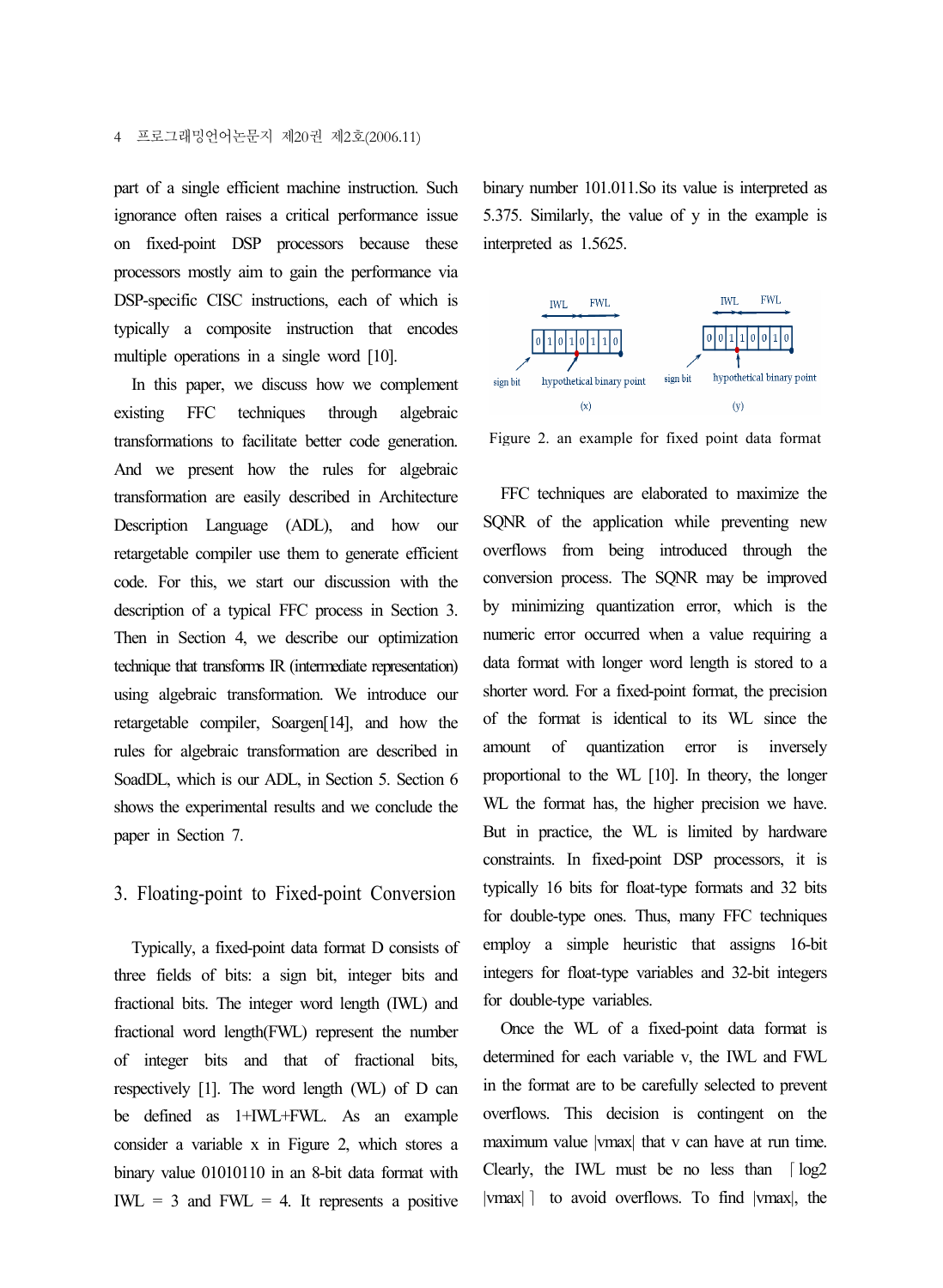run-time value ranges of all variables in the code must be evaluated during the FFC process. For the evaluation, there have been two approaches [2]. In the first one, the value range of a variable is estimated from its statistical parameters obtained with a floating-point code simulation. One advantage of this approach is that it can obtain an accurate estimation of the range for specific signal input patterns. Another advantage is that it ensures a low probability of overflow for signal with the same input patterns. However, for different input patterns, the estimated results may be incorrect. The other approach [6][7] uses interval analysis [5] to estimate the value analytically. The estimated results are conservative so they are always safe and ensure no overflow. But for some cases, this approach may take too conservative stands to have the useful range information for effective FFC.

Using the value range of each variable v, we can identify |vmax| from which we determine IWLv and FWLv for v. For IWLv |vmax|, we can guarantee no overflow of v. Notice that particularly when  $IWLv = |vmax|$ , the precision of v is maximized. However, if we choose a naïve policy that uniformly assigns all variables their maximum values for their IWLs, we would have many different variables with many different IWLs. Previous studies indicate that this policy generally results in many scaling shifts inserted in the final code. Therefore, often in practice, a heuristic is additionally applied to reduce the number of scaling shifts by assigning the same IWL to the two variables with different maximum values, despite some precision loss.

Table 1 displays fixed-point arithmetic rules which direct when and where to insert scaling shifts inside the fixed-point code during the FFC process. In the table, Iv denotes the IWL of a fixed-point variable v. To briefly explain the rules, suppose that we have Ix>Iy for two variables x and y. According to the rules, for assignment  $x=y$ , we should perform  $y \gg (Ix-Iy)$  to align the radix point of y to that of x before y is assigned to x. Likewise, if Ix<Iy, we should perform  $y \ll (Ix-Iy)$ before the assignment. In reality, floating-point arithmetic operations are either additive or multiplicative.

We use the notation to denote the additive operations and the notation the multiplicative operations. As shown in Table 1, an additive floating-point operation z=xy can be converted into either of three fixed-point operation patterns containing scaling shifts. Note hereby that two scaling shifts are always added in any situation.

|        |                  | fixed-point      |                 |                                                                                                                            | <b>IWL</b>                   |
|--------|------------------|------------------|-----------------|----------------------------------------------------------------------------------------------------------------------------|------------------------------|
|        | floating point   | $Ix > Iy$ , $Iz$ | $Iy>IX$ , $Iz$  | Iz > Ix, Iy                                                                                                                |                              |
| assign | $x = y$          | $x=y\geq (x-1y)$ | $x=y<< (Iy-Ix)$ |                                                                                                                            | No change in $\vert x \vert$ |
|        | add/sub $z = xy$ | $Z =$            | $Z =$           | $Z =$<br>$(x(y>>(Ix-Iy)))<<(Ix$<br>$(x>>(Iy-Ix))y)<(Iy)$<br>$(Iz)$<br>$(Iz)$<br>$(Iz)$<br>$(Ix, Iy, Iz)$<br>$(Ix, Iy, Iz)$ |                              |
| mult   | $z = xy$         | multf(x,y)       |                 |                                                                                                                            | $Iz = Ix + Iy+1$             |

Table 1. fixed point arithmetic rules.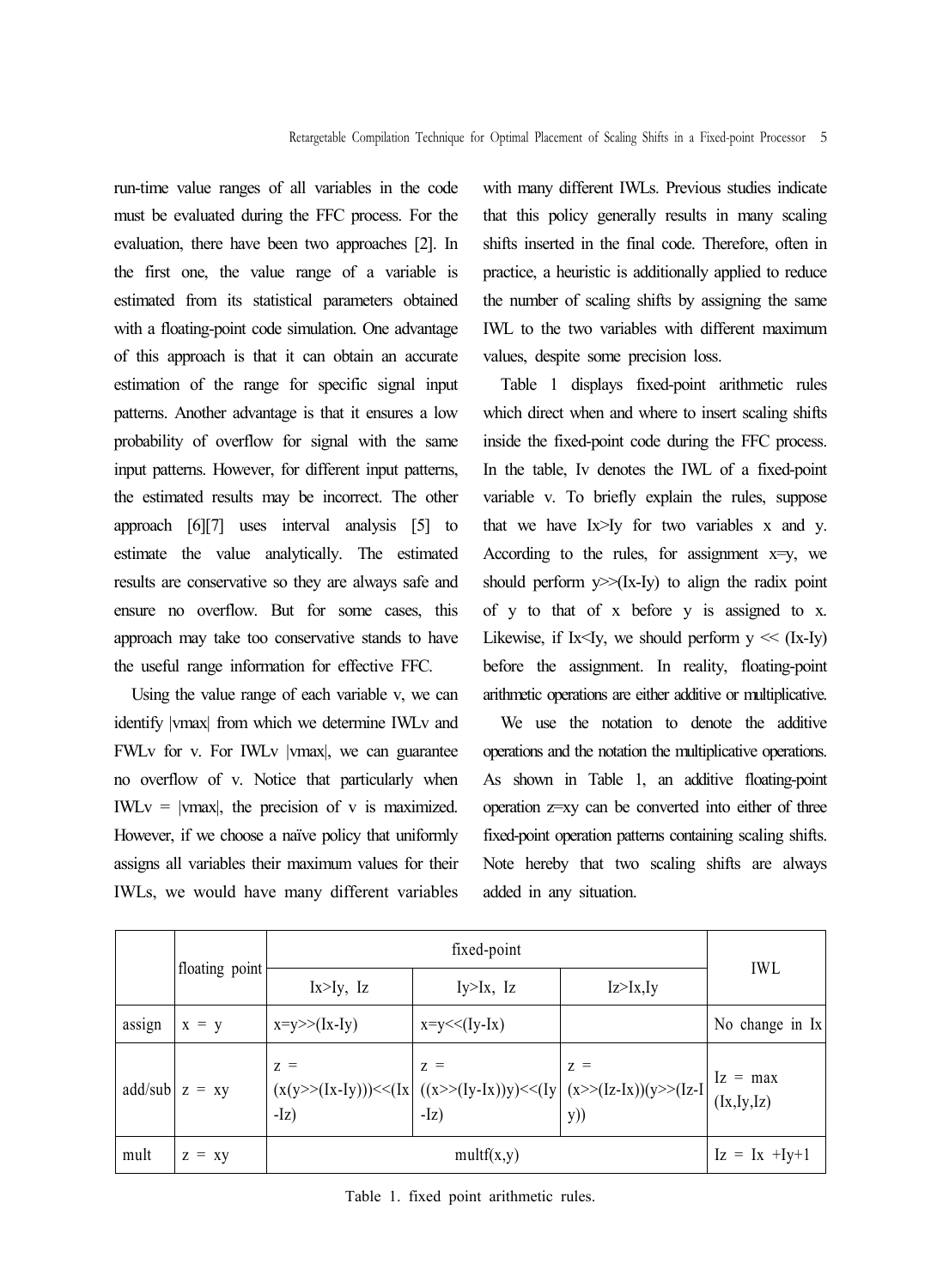Fixed-point processors commonly provide dedicated functions for fixed-point multiplication as well as ordinary integer multiplication. This is because integer multiplication stores the lower half of the product while fixed-point multiplication needs to access the upper half [1]. For instance, the ZSP fixed-point processor supports two intrinsics: N\_mul and N\_extract. The first one performs 16-bit fixed-point multiplication and returns the result in 32 bits, and the second returns the upper half of the 32-bit result. In our work, we define a C function multf (see Table 1) for fixed-point multiplication on our target processor. The function can be implemented on the ZSP fixed-point processor as follows.

```
inline long multf(int a, long b){
long z; \frac{1}{32} bits
int x,y; \frac{1}{16} bits
x = a:
N_extract(y,b);
N_mul(z, x, y);
return z;
}
```
Notice from Table 1 that the IWL for the product of two variables is the sum of their IWLs with an extra 1-bit extension. Using the rules in the table, the code in Figure 1 (b) has been converted to the one in Figure 1 (c). Based on the range analysis, the IWLs for all variables in Figure 1 (b) are estimated as below.

Iw(n) = 2; Ix(n) = 5; Iai1 = 1; Iai2 = 0; Ibi $0 = 0$ ; Ibi $1 = -1$ ; Ibi $2 = 1$ ; Iy(n) = 3.

After substituting a multf for each floating-point multiplication, we will have for the first line of Figure 1 (b),

#### $w(n)=x(n)$ -multf(ai1,w(n-1))-multf(ai2,w(n-2))

Accoring to the rules, the IWLs of the two multfs would evaluate to 4 and 3, respectively. Using these IWLs, we insert scaling shifts into the code as guided by the fixed-point arithmetic rules, and consequently produce the fixed-point code on the first line of Figure 1 (c).

#### 4. Algebraic Transformation

In this section we discuss how algebraic transformations can be applied to a give DAG IR so as to move the scaling shifts inserted as described in Section 3.

#### 4.1 Rewriting Rules for Transformations

Algebraic transformations have been used in many domains such as compiler optimizations [12] and high-level synthesis [13]. Given an arbitrary DAG, finding its optimal transformation subject to certain conditions is a well-known intractable problem. So in practice, the problem is approximated by a series of local pattern matching problems where a predetermined set of rewriting rules are applied subsequently to varied subgraphs of the DAG in order to gradually form an (near-)optimal structure. A rewriting rule, pspt, consists of a pair of patterns ps and pt, which we call the source pattern and target pattern, respectively. When ps matches a subgraph of the subject DAG, the rule is applied by substituting pt for the subgraph in the DAG. Figure 3 lists three rewriting rules with the same source pattern p0 and its three functionally-equivalent target patterns (p1, p2, p3); that is,  $p0 \rightarrow p1$ ,  $p0 \rightarrow p2$  and  $p0 \rightarrow p3$ .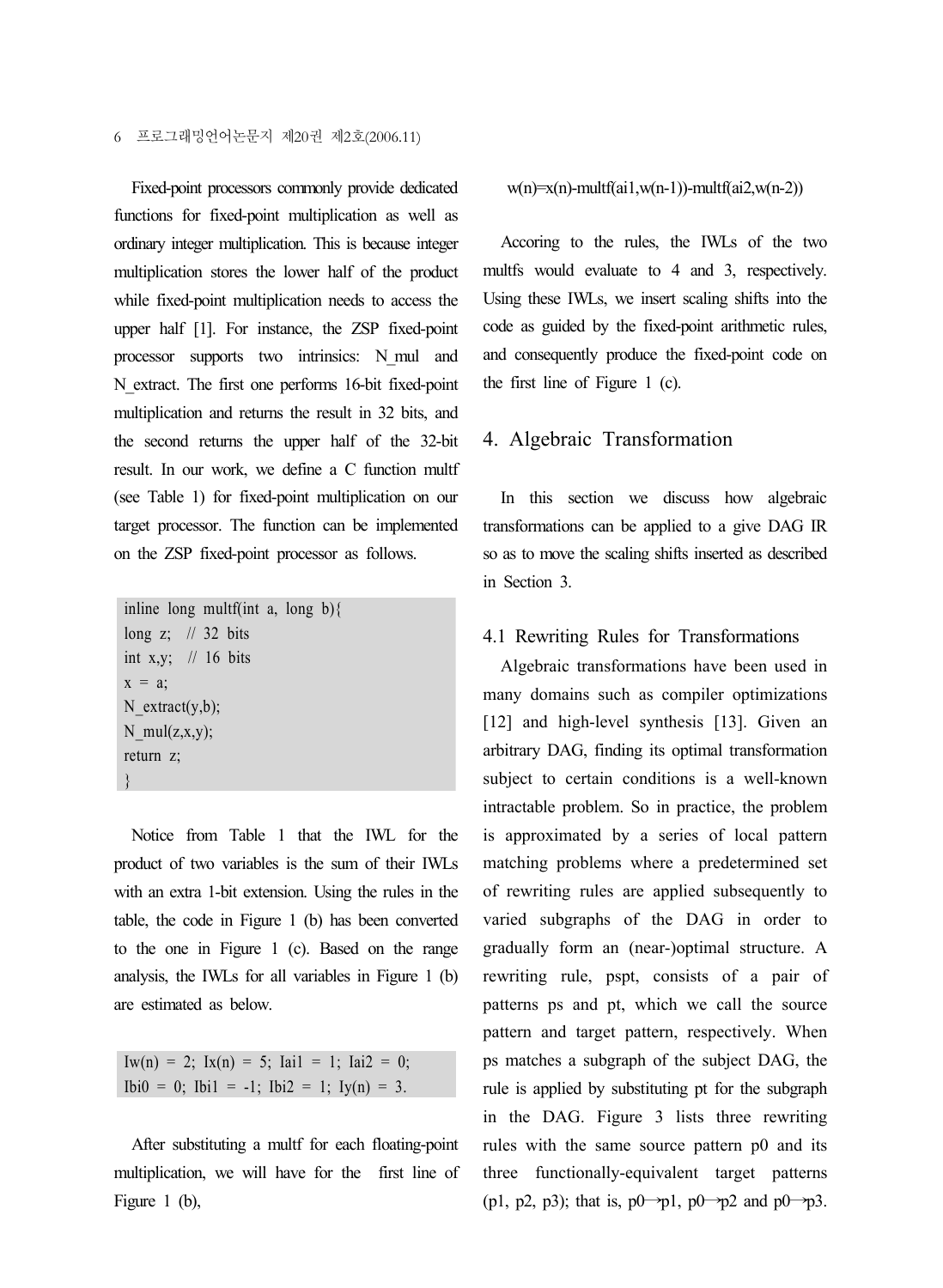Retargetable Compilation Technique for Optimal Placement of Scaling Shifts in a Fixed-point Processor 7



Figure 3. Rule based algebraic transformation

example where the operands of scaling shifts n1+ and n2+ are positive integers such that without loss of generality,  $n2^+ > n1^+$ .

Although different rules bring the same effect on code generation, they usually have different effects on the SQNR (or precision) and overflow within the output code. Therefore, when we define new rules, we must predict their exact effects and exclude any rules with bad effects. For instance, all three rules in Figure 3 basically lead the original DAG to the forms that a compiler finds an operation pattern for the mac instruction from. However, notice that unlike the other target patterns, the pattern p1 makes the code more vulnerable to fixed-point overflows than the source pattern p0. Thus, we will disregard the rule  $p0 \rightarrow p1$  inour transformations.

As for  $p0 \rightarrow p2$ , we find that the SQNR is degraded if the rule is applied. To explain this, consider Figure 4 where we multiply two 5-bit integers A and B. The main difference between p0 and p2 is whether the right shift by nx+ bits is applied before or after the multiplication. According to Figure 4, when  $nx + = 2$ , the



Figure 4 SQNR analysis

result of (A\*B)>>nx+ would contain error only at the least significant 2 bits. However, in the case of  $A^*(B>>nx+)$ , the error would contaminate the result up to the last 6 bits. As a rule of thumb, if we lose 1-bit information in a fixed-point format, the SQNR is degraded by 6 dB. Therefore, in this case, the SQNR will be degraded roughly by 36 dB. Unlike overflow, the SQNR is not a critical factor that determines whether a rule is included or not. In our work, this rule still will be considered for transformation unless the deterioration of the SQNR by 36 dB is beyond the allowable limits which have been predetermined by the programmer.

In case of  $p0 \rightarrow p3$ , we see that the original SQNR is improved since the product A\*B is used immediately (without right shifts in-between) by the subsequent add operator, thereby preserving the data at the least significant  $n1+$  bits. Also, there will be no overflow even if the product is directly given to the add operator without scaling down. This is because it has two sign bits at the most significant bits, as shown in Figure 4.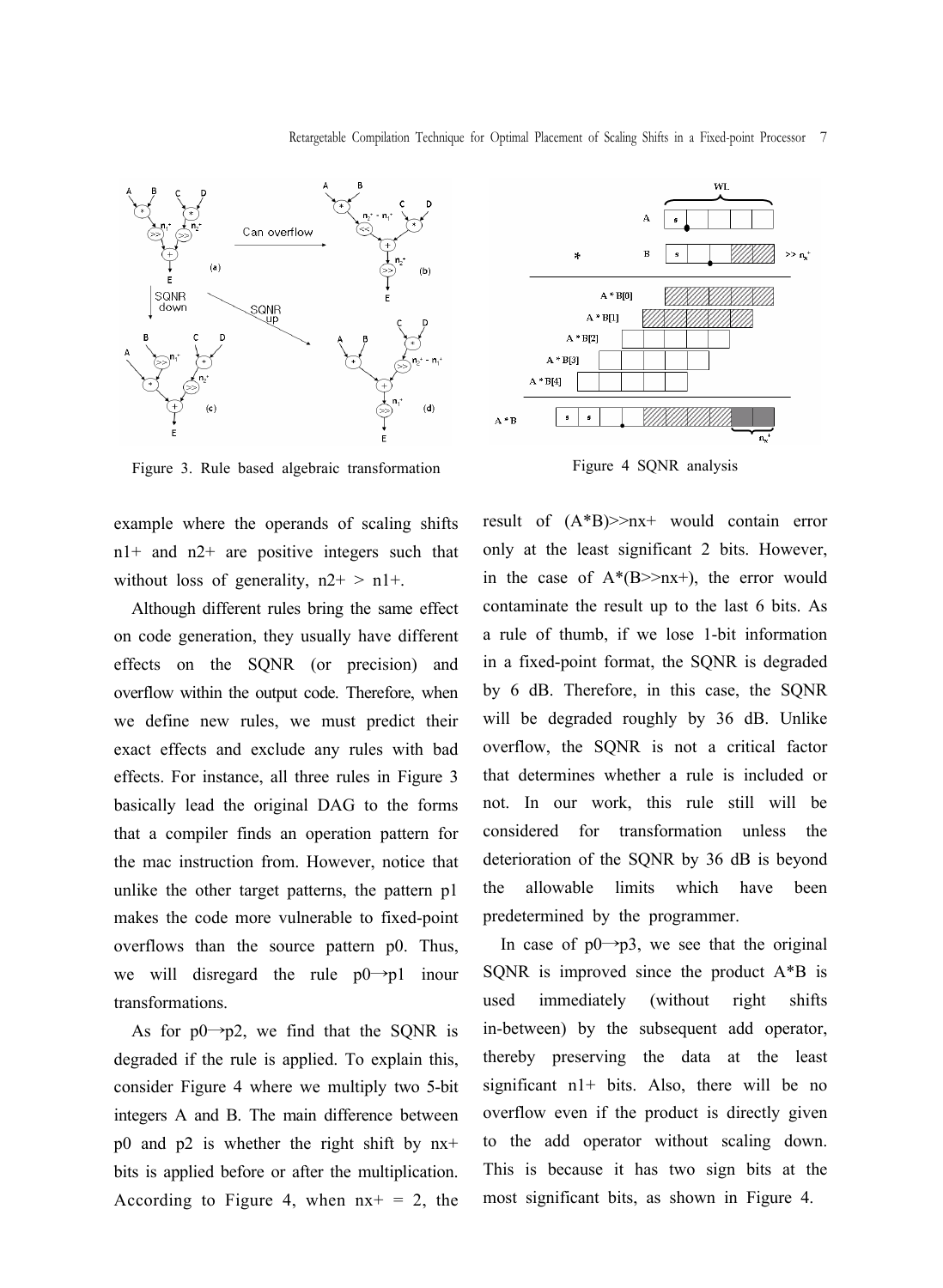#### 8 프로그래밍언어논문지 제20권 제2호(2006.11)



Figure 5. Rewriting Rules

Figure 5 shows all the rules defined for our work, each of which contains scaling operations. These rules were built according to the arithmetic rules in Table 1. Given a subject DAG, the complexity of algebraic transformations grows rapidly as the number of rewriting rules increases [12]. The number of rules is the exponentially proportional to the size of patterns in each rule. Therefore, as can be seen from Figure 5, the pattern is restricted to encompass the operators at the distance of at most two from the scaling shift at the center. The rationale for this is that composite instructions are normally generated by the compiler from at most three operations on neighboring nodes in the IR.

As displayed in Figure 5, we divide the arithmetic operators in a pattern into three classes: additive , multiplicative and scaling shift operators. In the figure, the symbol ⊙ denotes an arbitrary arithmetic operator including and . We also divide the patterns in the figure roughly into three cases, depending on the relative positions of these operators. The first

case is when two scaling shifts are adjacent, as shown in rule 1 of Figure 5 (1). Ordinary shifts for other than scaling cannot always be merged since they are usually used for masking their operands. But, we find that any adjacent scaling shifts can be safely merged without detrimental effects on the SQNR and overflow. So, in our transformations, an expression

> B $=(A<\!\!<\!\!nx)\!\!>$ ny would be simplified to  $B=A \leq (nx-ny)$ , according to the rule 1.

The second cases can be found from Figure  $5(2.1)$  to  $(2.4)$ , where a scaling shift is adjacent to an operator, intervening between the operator and another one ⊙. If the processor has a composite instruction consisting of ⊙ and , we may want to move this scaling shift out of this place by the four rules2.1, 2.2, 2.3 and 2.4, thereby allowing the compiler to generate the composite instruction. Note that rules 2.1, 2.2 and 2.3 contain a right shift, and rule 2.4 contains a left shift. We can see that the two operators  $\odot$  and are neighboring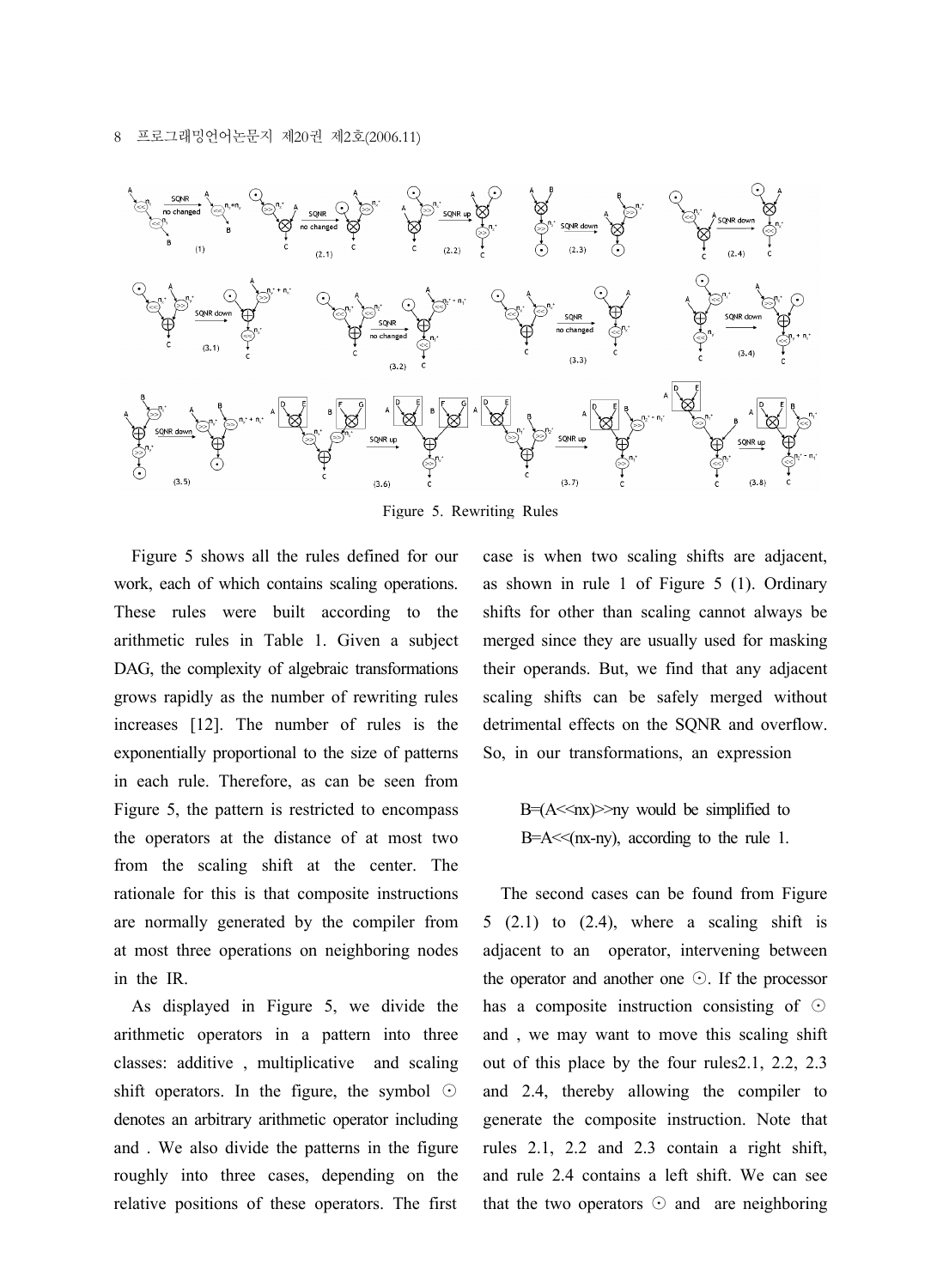in the target patterns, facilitating code generation of a composite instruction [⊙,]. As an example, the patterns  $C=A(B>>nx)$  and  $C=(AB)>nx$ are functionally equivalent. So the first pattern can be transformed to the second one by rule 2.2, or inversely by rule 2.3. If B is  $\odot$ , then we will apply rule 2.2. If C is ⊙, we will apply rule 2.3. As explained above with Figure 4, rule 2.2 improves the SQNR while rule 2.3 does the opposite. Lastly, the remaining ten rules in Figure 5 correspond to the third case where a scaling shift is adjacent to an operator and intervenes between and ⊙. We can easily prove by well-known algebraic properties that all rules perform valid transformations between functionally-equivalent expression DAGs.

## 4.2 Priority-based Rule Application

In this subsection, we discuss how we apply the rules in Figure 5 to solve a local pattern matching problem in our transformations. We use a conventional DAG pattern matching algorithm for our problem [12]. To reduce the complexity of the pattern matching, we prioritize all the rules in the following sequence.

The priority is given according to the two metrics: precision and computation. The precision is evaluated by the values of SQNR, and the computation is by the number of nodes in the pattern. When two rules are simultaneously applicable, the one with the higher priority will be used to transform the subject DAG. For example, in Figure 6(a), nodes 1 and 3 can be combined and translated to a mac instruction if node 2 is removed from the two nodes via both rules 2.3 and 3.8. However, in this case, we prefer 3.8 since it has a higher priority two



(a) Original IR (b) Transformed IR Figure 6. DAG IRs for IIR Filter Code

| Priority       | Rules          | Changes in precision and                        |  |  |
|----------------|----------------|-------------------------------------------------|--|--|
|                |                | computation                                     |  |  |
|                | 3.6            | precision $\uparrow$ , computation $\downarrow$ |  |  |
| $\overline{c}$ |                | computation                                     |  |  |
| 3              | 2.2, 3.7, 3.8  | precision                                       |  |  |
| 4              | 2.1, 3.2, 3.3  | no change                                       |  |  |
| 5              | 2.3, 2.4, 3.1, |                                                 |  |  |
|                | 3.4, 3.5       | precision $\downarrow$                          |  |  |

Table 2. Priorities of Rules in Figure 5

nodes via both rules 2.3 and 3.8. However, in this case, we prefer 3.8 since it has a higher priority over 2.3 as shown in Table 2.

Our pattern matching is priority-based peephole optimization. This means that a rule is applied only when its target pattern is found to be useful for the code generation on our fixed-point processor. The usefulness is determined by either machine-independent or machine-independent properties. Each rule is iteratively applied to the subject DAG until no more rules are applicable.

## 5. ADL-based Compilation Framework

In this section, we first discuss the overall structure of our retargetable compiler, and then describe our ADL with examples to demonstrate how a given ISA is described in this language and the description is used to target the compiler at the ISA. Finally, we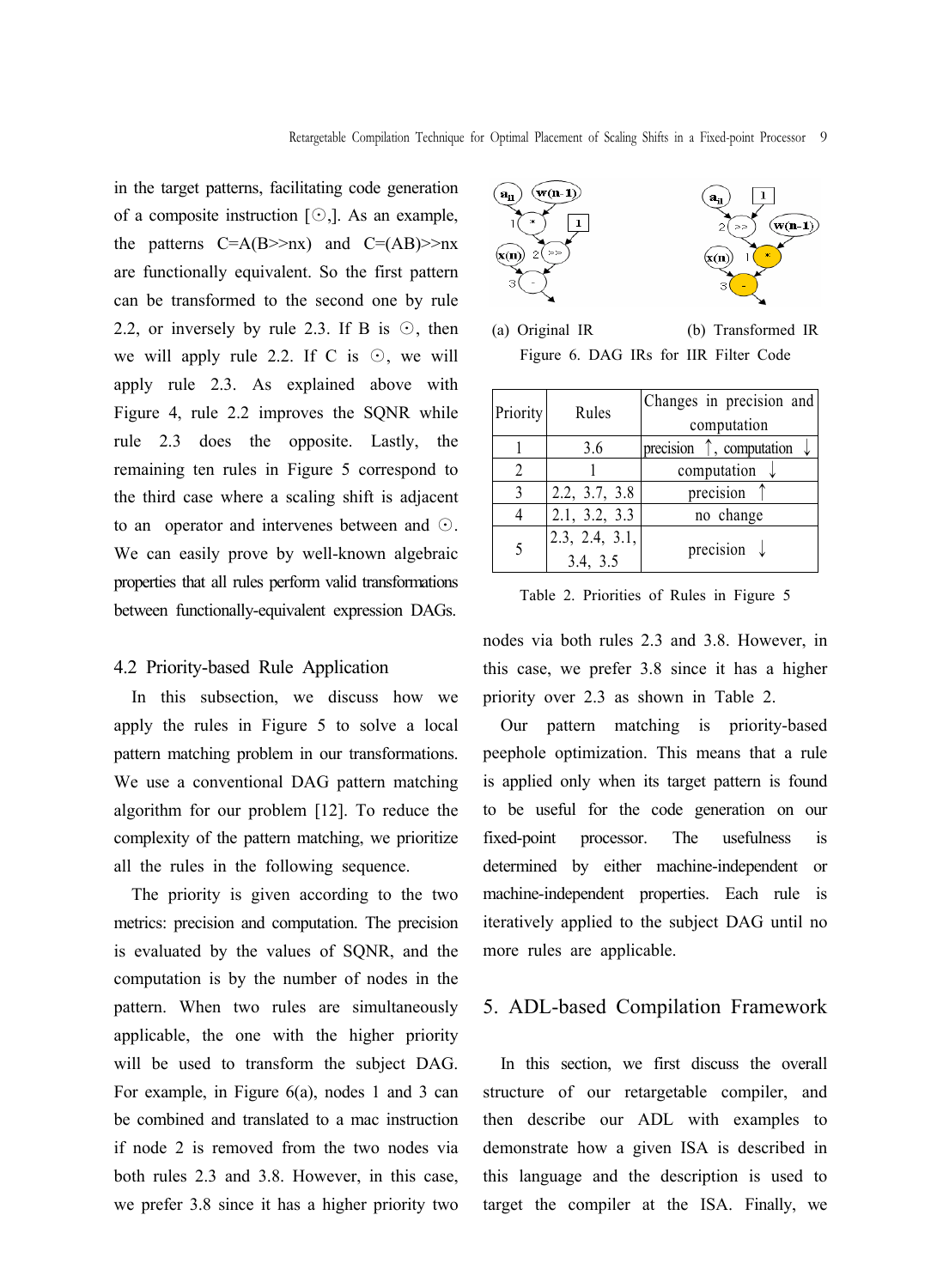show that the rules for algebraic transformation are easily described in our ADL so that our compiler can recognize the rules and use it to select and generate instructions.

#### 5.1 Overview of the compiler

Figure 7 shows our compiler infrastructure where retargetability can be achieved by enabling the users to describe their target architectures in our ADL. The ADL characterizes an architecture by specifying its structural and behavioral information. Although it is still being extended at present, structural information in the current implementation only describes register and memory architecture. Behavioral information contains a set of machine instructions and addressing modes.

As can be seen in Figure 7, the compiler is implemented with several C++ modules such as



Figure 7. Our ADL-based Compiler Infrastructure



Figure 8. ADL Translation Process for the Code Generation

MachineDescription (MD), IRGen, VirtualMachine (VM), CodeGen, GlobalRegAllocator and Optimizer. The MD module contains a collection of C++ routines that carry all the machine specific information necessary for the compiler. As shown in Figure 8, from the ADL description for an architecture, an MD module is automatically generated and given as input to the CodeGen module which uses the module as a set of machine instruction templates in the phases of instruction selection, register allocation and instruction scheduling.

The ISA model is a group of  $C++$  data structures all constituting an ISA template that will be used to build MD routines. It consists of two major components, resource and operation. The resource component represents storage elements such as registers and memory. The operation component abstracts the ISA of the target machine. Each address mode and instruction description is converted into an instruction template in operation of the ISA model. Among the attribute of an instruction template, the action template represents register transfer level behavior directly. The action template is a list of tree-shaped register transfers and the tree shaped templates can be directly used in the CodeGen module for instruction selection.

The MD generator builds a machine description module from an ISA model. Because our compiler needs various parameters for efficient code generation, the MD generator analyzes the ISA model and extracts necessary information such as register classes or register transfer graphs. The VM module provides a generic interface between the C front-end and our compiler. The virtual machine is an imaginary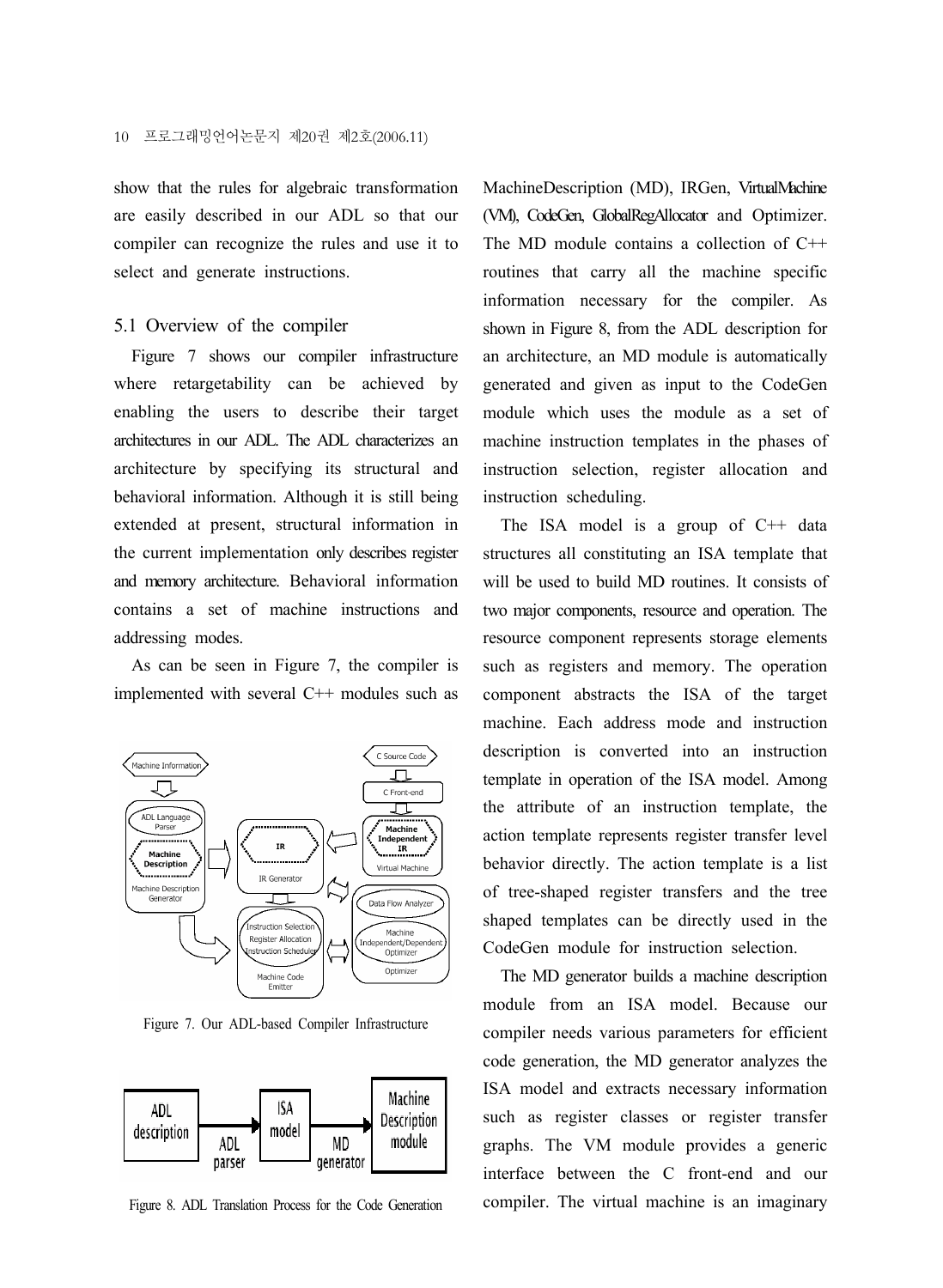machine with virtual assembly as its ISA. The virtual assembly is a simultaneous composition of a list of register transfer expressions (RTEs), each of which corresponds to a single instruction of the form (set lvalue rvalue) where the rvalue expression is evaluated and stored to the lvalue location. Operators in the expression are unary or binary depending on their types, and operands can be either symbolic registers or memory locations. The following shows an example of virtual assembly code:

| L8:                                                   |
|-------------------------------------------------------|
| (set (SI: r2) (SI: 12(fp)))                           |
| (set (SI: r3) (SI: 0(r2)))                            |
| (set (SI: r4) (SI: 4(fp)))                            |
| (set (SI: r2) (SI: 0(r4)))                            |
| (set $(SI: r2)$ (mult:SI $(SI: r3)$ $(SI: r2))$ )     |
| (set (SI: r3) (SI: 16(fp)))                           |
| (set $(SI: r3)$ (ss plus: SI $(SI: r3)$ $(SI: r2)$ )) |
| (set (SI: 16(fp)) (SI: r3))                           |
|                                                       |

The virtual assembly is very intuitive. For instance, the first line means 'load from memory located at  $fp + 12$  to register r2'. All possible machine independent optimizations are performed by the front-end on virtual assembly. When the user compiles application code, virtual assembly code is first produced, and then converted to a graph-structural intermediate representation (IR) through common sub-expression elimination and control flow analysis. Our IR has a hierarchical graph structure. Each basic block node is a forest containing trees or DAGs, each of which represents a set of interdependent RTEs. Several basic block nodes in the same function form a control flow graph (CFG) to represent a function node. Finally, all function



Figure 9. Visualization of the IR for the Kernel Code of convolution

nodes in a program forms a call graph representing the whole program. To visualize the entire hierarchical structure, we developed a visualization tool, called GraphViz. As demonstrated in Figure 9, this tool has been greatly helpful for us to analyze source code and debug our compiler modules when they are targeted to a new processor. The IR glues all compiler modules through a uniform interface. For instance, data flow analysis techniques such as reaching definition and live range analysis in the Optimizer module are performed on the code in the IR.

A DAG containing RTEs at the lowest level of the IR hierarchy is called an Expression DAG (EDAG). The EDAG represents data dependency between operators and values that the operators produces and consumes. In this sense, the nodes in an EDAG can be largely classified into two types: operator and value nodes. The value nodes are further broken down into four - that is, symbolic variable, memory location, effective address and constant. When the application code is transformed to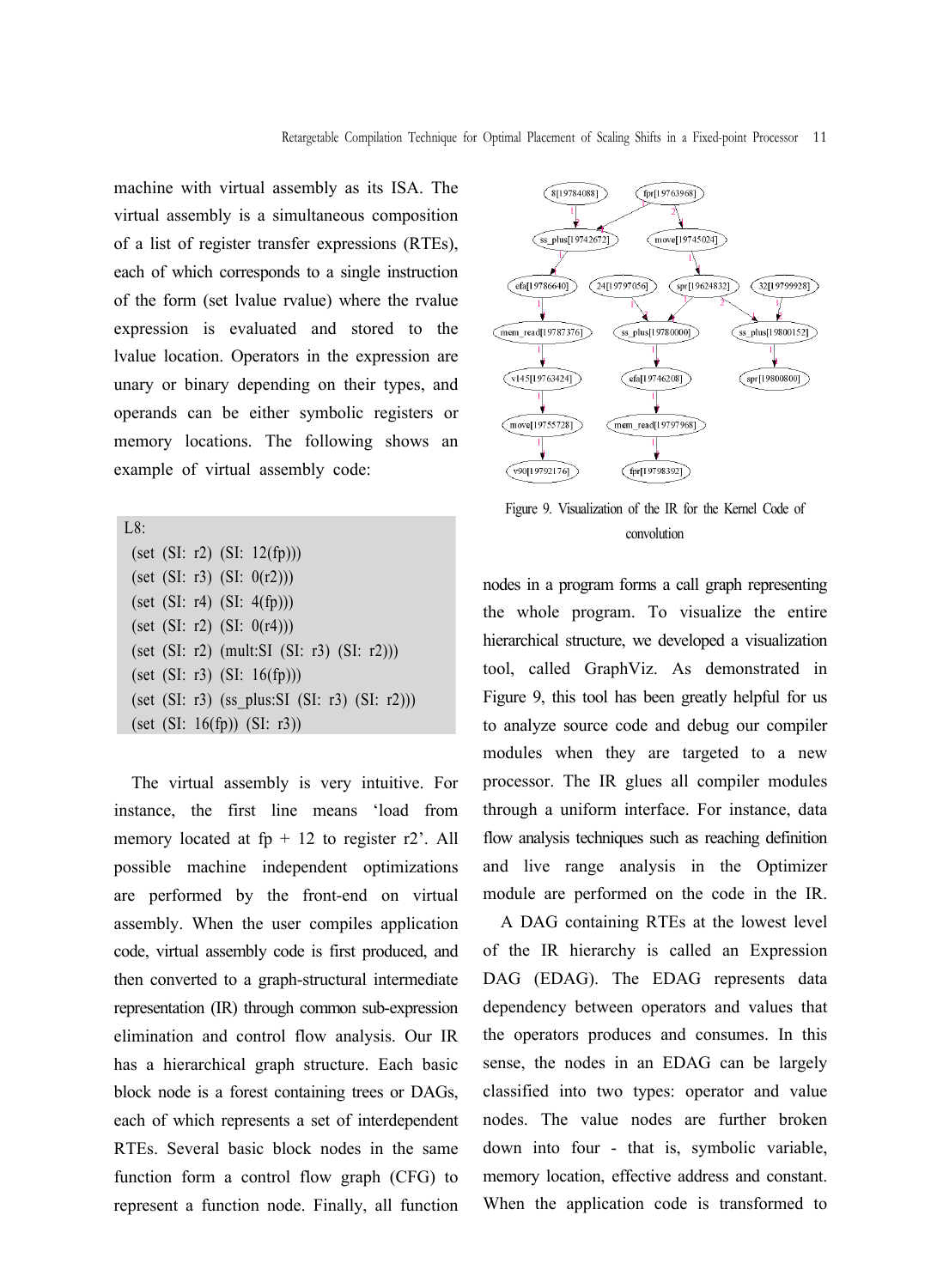an IR, the CodeGen and GlobalRegAllocator modules sequentially take the IR and generate the target code using the routines in the MD module.

#### 5.2 ADL for Machine Description

As stated earlier, the main purpose of an ADL is to provide a formal method to describe a target processor as is necessary to verify the completeness and correctness of the ISA. To attain this purpose, our ADL has been rigorously built on the formal definition of ISADesc.

*Definition 1. ISADesc=<IS,AM,ST,RIA,RAS>, where IS : a hierarchical structured set for the instructions of target architecture AM : a set of addressing modes of target architecture ST : a set of the storages of target architecture*  $RIA \subseteq IS \times AM^n$ , where  $n > 0$  $RAS \subseteq AM \times ST^n$ , where  $n > 0$ .

The primitive section defines primitive operations and types. Each primitive operation stands for an atomic behavior of the target machine. For instance, primitives ss\_minus and div stand for subtraction and division operations in hardware. Type information is also represented in the primitive section. For instance, the prefix ss\_here represents a signed single precision type. The storage section gives abstract resource structure of the target machine such as memory and registers. Each storage element has two fields: number and mode. Figure 10 shows an example of primitive and storage descriptions.



Figure 10. Primitive Operations and Storage declared in our ADL

The address mode and instruction sections describe the machine instructions and addressing modes in the target ISA. In ISADesc, both instructions and addressing modes have three fields: name, action and syntax. They describe abstract behavioral level actions of the target processor. They specify the instruction semantics explicitly and hide the hardware details. As an example, Figure 11 presents an add-shift-left instruction described in our ADL.

To effectively support a top-down design methodology, each description in these sections are hierarchically defined; that is, each description can include several lower level descriptions. Its hierarchical property makes it easy to manage the ISA, and allows us to independently describe instructions, addressing modes and storage, thereby maximizing reusability of the architecture description. At the bottom of this hierarchical structure lies primitives and storage elements defined in the primitive and storage sections. They play role of basic building blocks for the action field in addressing mode and instruction descriptions. This is an example description of displacement addressing mode defined by the register storage type and the primitive ss\_plus.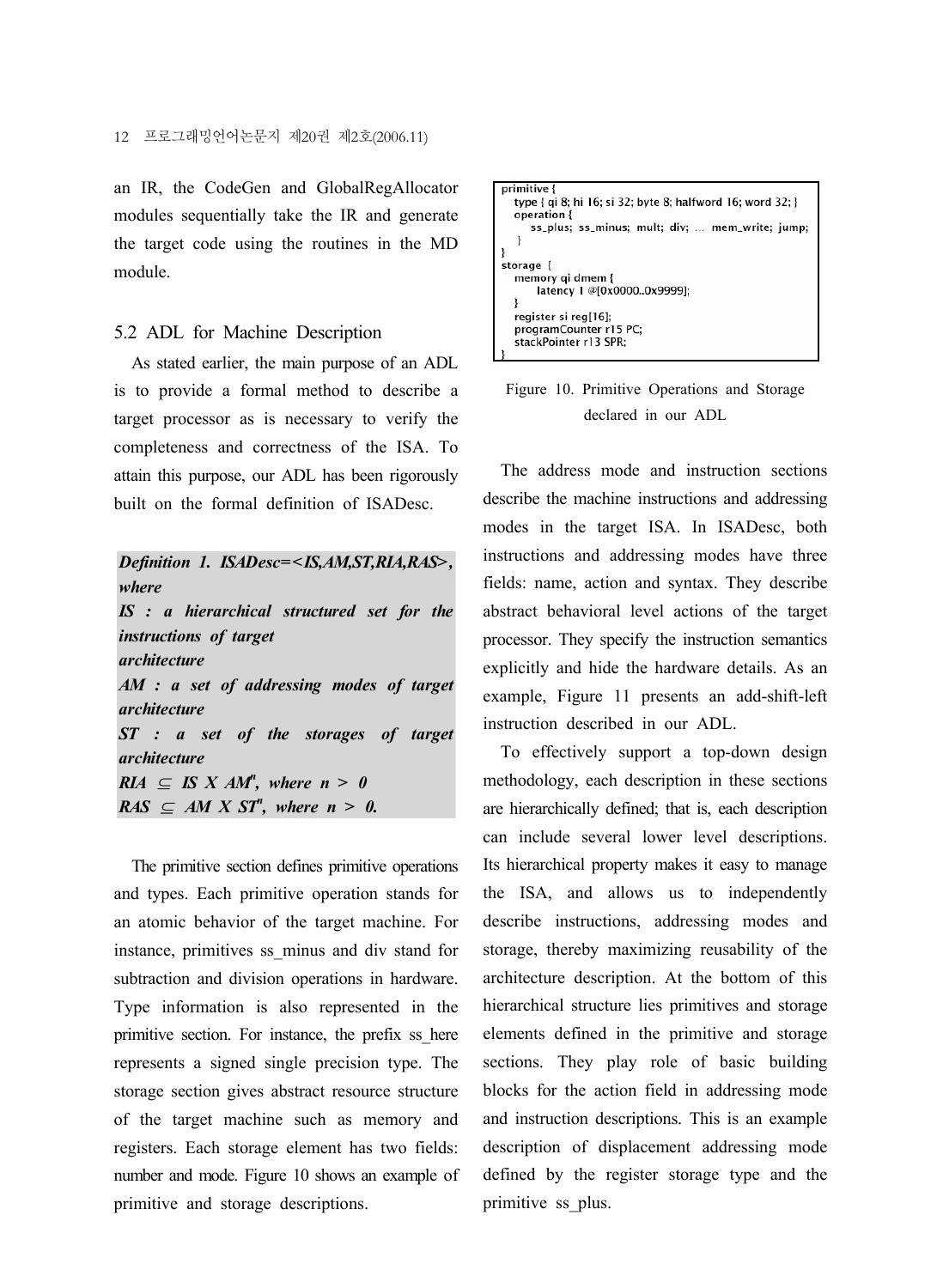## *action { efa = ss\_plus(Rd, imm5); }*

The address mode section defines how to access hardware resource like memory or registers. When we need a memory reference for a load/store instruction, the address mode can be used to represent the effective address for the access. Instructions are described in a similar way. The following shows a multiply and accumulate instruction.

## *action { rd = mult(ss plus(rs, rm)); }*

When an instruction is described, its operands are usually of the register or memory type directly designated by the storage section. However, the user defines more complex addressing modes and uses them as the operands in an instruction description. For instance, in Figure 11, addressing mode dataAddrMode1 is defined in the address mode section and used as an operand in the description for instruction addsl1.

| addressModeSet dataAddrMode1:dataAddressMode{<br>reaAddrMode1: imm4AddrMode:                              |  |  |  |  |
|-----------------------------------------------------------------------------------------------------------|--|--|--|--|
|                                                                                                           |  |  |  |  |
| addressModeSet dataAddrMode2:dataAddressMode {                                                            |  |  |  |  |
| regAddrMode2: imm8AddrMode:                                                                               |  |  |  |  |
| ı                                                                                                         |  |  |  |  |
| addressMode regAddrMode1 : dataAddrMode1 {<br>$real:$ $action{f r3:}$ syntax $f r3:}$ $cost(0):$          |  |  |  |  |
| addressMode imm4AddrMode:dataAddrMode1 {<br>$integer(4) int4: action { int4: } exists;$<br>$cost(0)$ :    |  |  |  |  |
| addressMode regAddrMode2:dataAddrMode2 {<br>reg $r3$ : $\arctan \{ r3: \}$ syntax $\{ r3: \}$ cost(0):    |  |  |  |  |
| addressMode imm8AddrMode:dataAddrMode2 {<br>integer(8) int8: action { int8: } syntax { int8: }<br>cost(0) |  |  |  |  |
| instruction addsl1: MultipleOps {                                                                         |  |  |  |  |
| rea r1:                                                                                                   |  |  |  |  |
| dataAddrMode1 opn1:                                                                                       |  |  |  |  |
| dataAddrMode2 opn2:                                                                                       |  |  |  |  |
| $action{r}$ r1 = $ashift(ss_plus(r1, opn1), opn2))$ ; }                                                   |  |  |  |  |
| syntax { " addsl "::r1::", "::opn1::", "::opn2; }                                                         |  |  |  |  |
| cost(1):                                                                                                  |  |  |  |  |
| instruction addsl2 : MultipleOps {                                                                        |  |  |  |  |
| reg r1, r2, r3;                                                                                           |  |  |  |  |
| integer(8) imm8;                                                                                          |  |  |  |  |
| $action{r}$ r1 = ashift(ss_plus(r2, r3), imm8)); }                                                        |  |  |  |  |
| cost(1):                                                                                                  |  |  |  |  |
|                                                                                                           |  |  |  |  |

Figure 11. Our ADL Description of Two add-shift Instructions

#### 5.3 Specifying Rule in ADL

The rewriting rules described in Section 4.1 can be specified in our ADL, enabling our compiler to perform the transformation before selecting instructions. Thanks to its retargetability, we can make rules for any target architecture. In this section, we describe how we can describe the rules in ADL, and how the compiler exploits this information during instruction selection phase. We retargeted our compiler to ZSP400 processor, and described one simple pattern for MAC instruction in ADL. Figure 12 shows the rewriting rule to utilizeMAC instruction. And Figure 13 shows the instruction set description of our ADL.



Figure 12. Rewriting Rule for MAC Instruction in ZSP400

| <b>instruction</b> move shift up    |
|-------------------------------------|
| : find MAC with moving shift        |
| $\{$                                |
| uinteger $(4)$ n1;                  |
| uinteger $(4)$ n2;                  |
| GPR $A, B$ ;                        |
| $r0 \text{ C}$                      |
|                                     |
| $action \{$                         |
| $C = ss$ plus(shift()               |
| mult $(A,B)$ , n1, shift $(C,n2)$ ; |
| ₹                                   |
| syntax $\{$                         |
| "shla"::" "::C::","::\              |
| $"("::n2::"-"::n1::")"$             |
| "mac.a"::" "::A::"."::B;            |
| "shla"::" "::C::","::n1;            |
| ł                                   |
|                                     |

Figure 13. Example of ADL description for the rewriting rules.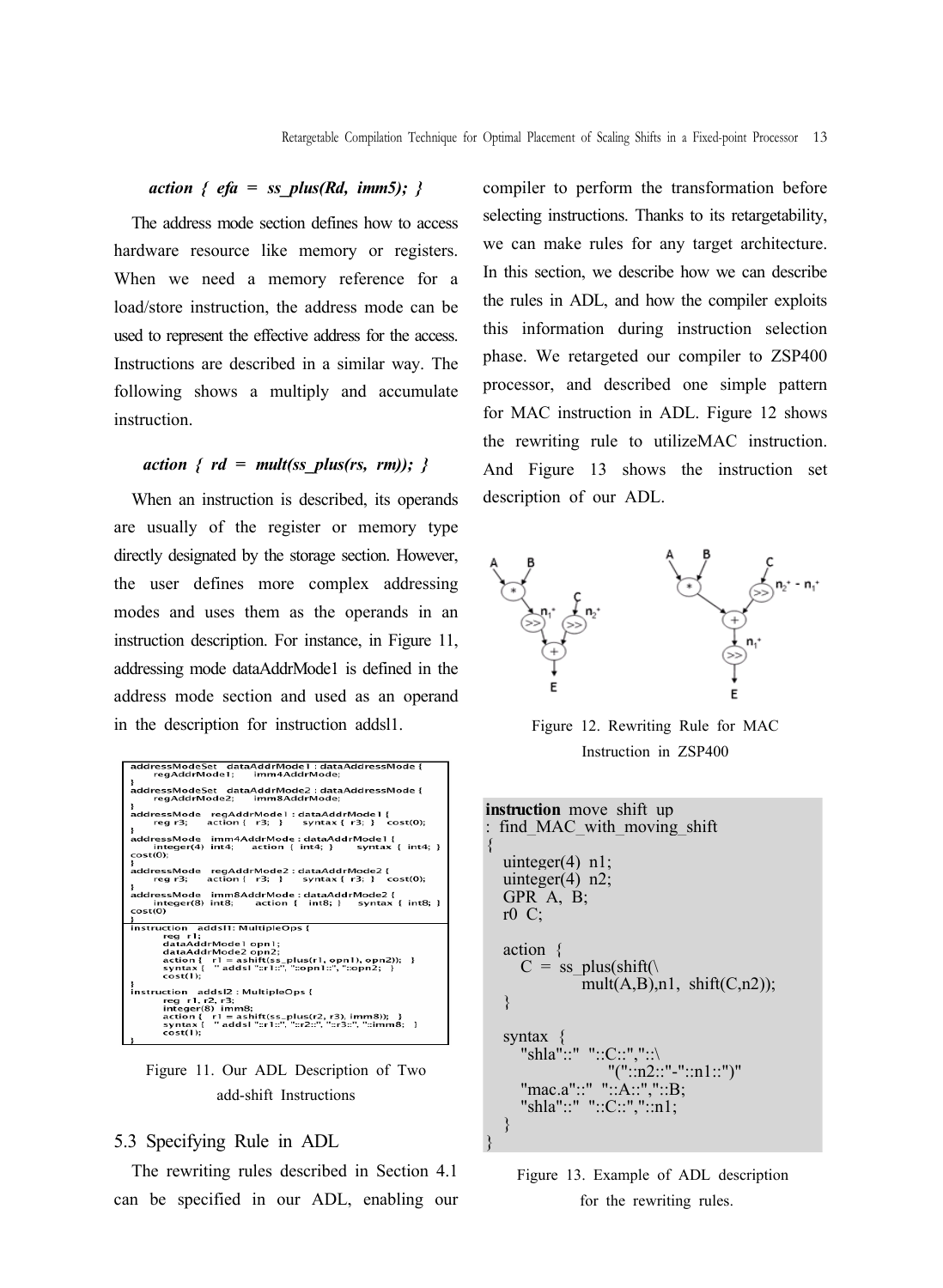## 6. Experimental Results

This section describes the results of a set of experiments to illustrate the effectiveness of the proposed technique, which is implemented for Soargen compiler which is a retargetable compiler being developing in our group. The experimental input is a set of floating point code from DSPstone. In order to isolate the impacts on performance and code size purely from our techniques, two sets of executables for the ZSP400 processor are produced for the benchmark codes; ORGIN: floating point to fixed point conversion with original Autoscaler and TRANS: floating point to fixed point conversion with Autoscaler included the algebraic transformation. With these two sets of executables, we measured (1) cycle counts with simulator and (2) code size with utility tool. The performance improvements and code size reduction due to proposed technique are measured in percentage, using the formula:

#### ((ORGIN-TRANS)/ORGIN)\*100

Figure 14 reports the performance improvements, which is based on the proposed technique. The graph shows that there is up to 21.5% and average 12.7% performance improvement by using our technique.

Figure 15 demonstrates that we can reduce the code size by helping the compiler to select



Figure 14. Reduced Execution Time



Figure 15. Reduced Code Size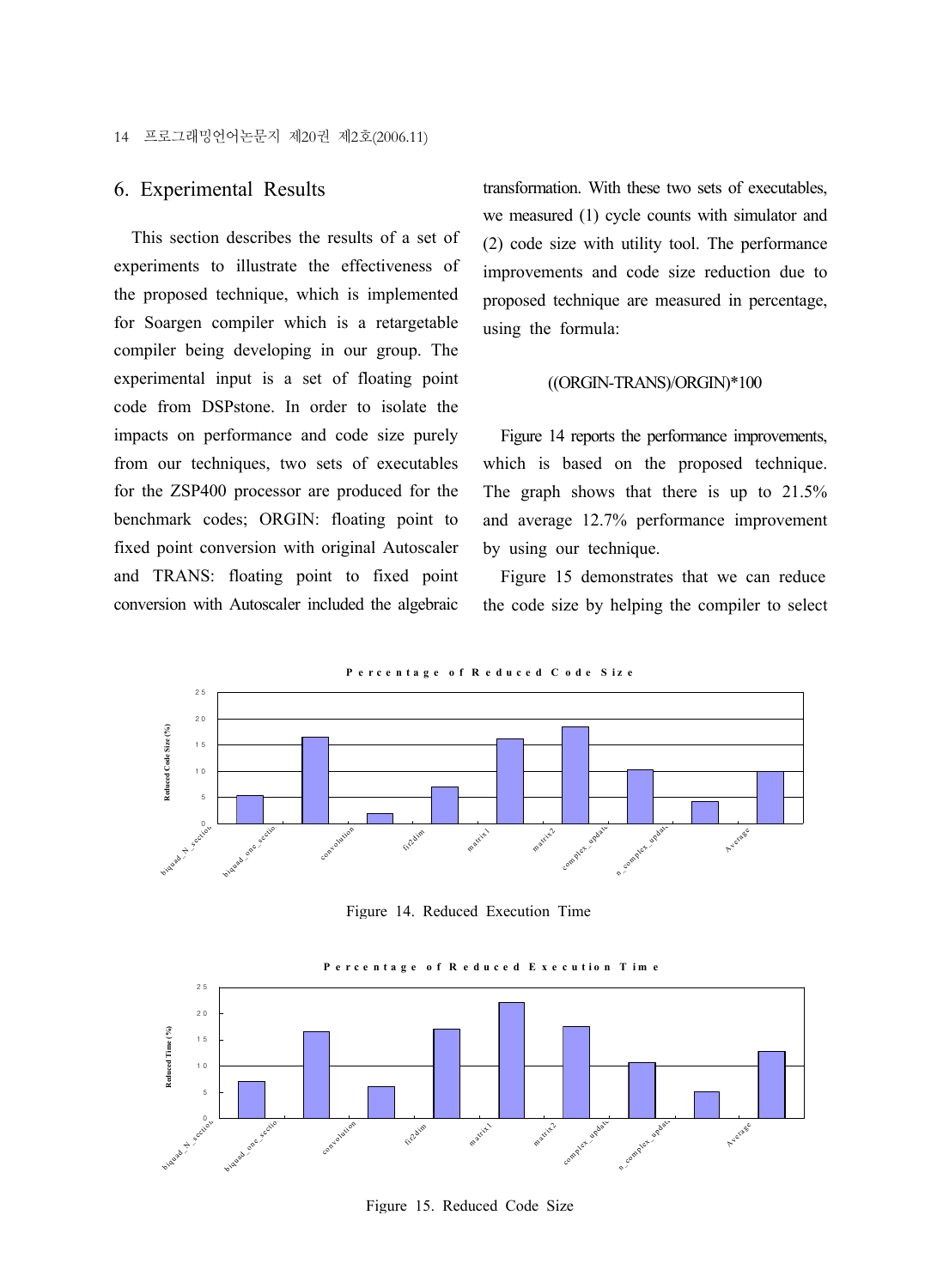DSP-specific instructions. The graph show that there is up to 16.7% and average 10% code size reduction. by using our technique.

## 7. Conclusion

For DSP systems, there have been many techniques to convert the floating-point to fixed-point. However, existing techniques do not consider the side effect of scaling shifts on code generation. Such ignorance often raises a critical performance issue on fixed-point DSP processors because these processors mostly aim to gain the performance via DSP-specific CISC instructions. In this paper, we propose retargetable compilation framework for a rule-based algebraic transformation to alleviate the side effect of scaling shifts. As a special case, we applied our transformation technique for ZSP400 processor using our ADL and compiler. We observed substantial improvement on code size and execution time.

#### **Acknowledgement**

This work was partially funded by the MIC (Ministry of Information and Communication), Korea, under the ITRC(Information Technology Research Center) support program supervised by the IITA(Institute of Information Technology Assessment) (IITA-2005-C1090-0502-0031), KRF contract D00191, MIC under Grant A1100- 0501-0004 and IT R&D Project, the Korea Ministry of Science and Technology(MoST) under Grant M103BY010004-05B2501-00411, Nano IP/SoC promotion group of Seoul R&BD Program in 2006.

## References

- [1] Ki-Il Kum, Jiyang Kang, Wonyong Sung, "autoscaler for C: An optimizing floatingpoint to Integer C Program Converter For fixed-Point Digital Signal Processors". IEEE Transactions on Circuits & Systems II -Analog and Digital Signal Processing, 47:840–848,September 2000
- [2] Daniel Menard, Daniel Chillet, Francois Charot, Olivier Sentieys, "Automatic Floatingpoint to Fixed-point Conversion for DSP Code Generation" CASES 2002.
- [3] T. Gr"otker, E. Multhaup, and O.Mauss. Evaluation of HW/SW Tradeoffs Using Behavioral Synthesis. In ICSPAT'96, Boston, October 1996.
- [4] S. Kim, K. Kum, and S. Wonyong. Fixed-Point Optimization Utility for C and C++ Based Digital Signal Processing Programs. IEEE Transactions on Circuits and Systems II, 45(11), November 1998.
- [5] R. Kearfott. Interval Computations: Introduction, Uses, and Resources. Euromath Bulletin 2, 2(1): 95-112, 1996.
- [6] H. Keding, M. Willems, M. Coors, and H. Meyr. FRIDGE: A Fixed-Point Design And Simulation Environment. In Design, Automation and Test in Europe, 1998.
- [7] M. Willems, V. Bursgens, H. Keding, and H. Meyr. System Level Fixed-Point Design Based On An Interpolative Approach. In Design Automation Conference, 1997.
- [8] C. Shi and R. Brodersen, Automated Fixed-point Data-type Optimization Tool for Signal Processing and Communication Systems. In Design Automation Conference, 2000.
- [9] T. Parks and C. Burrus. Digital Filter Design. Jhon Willey and Sons Inc, 1987.